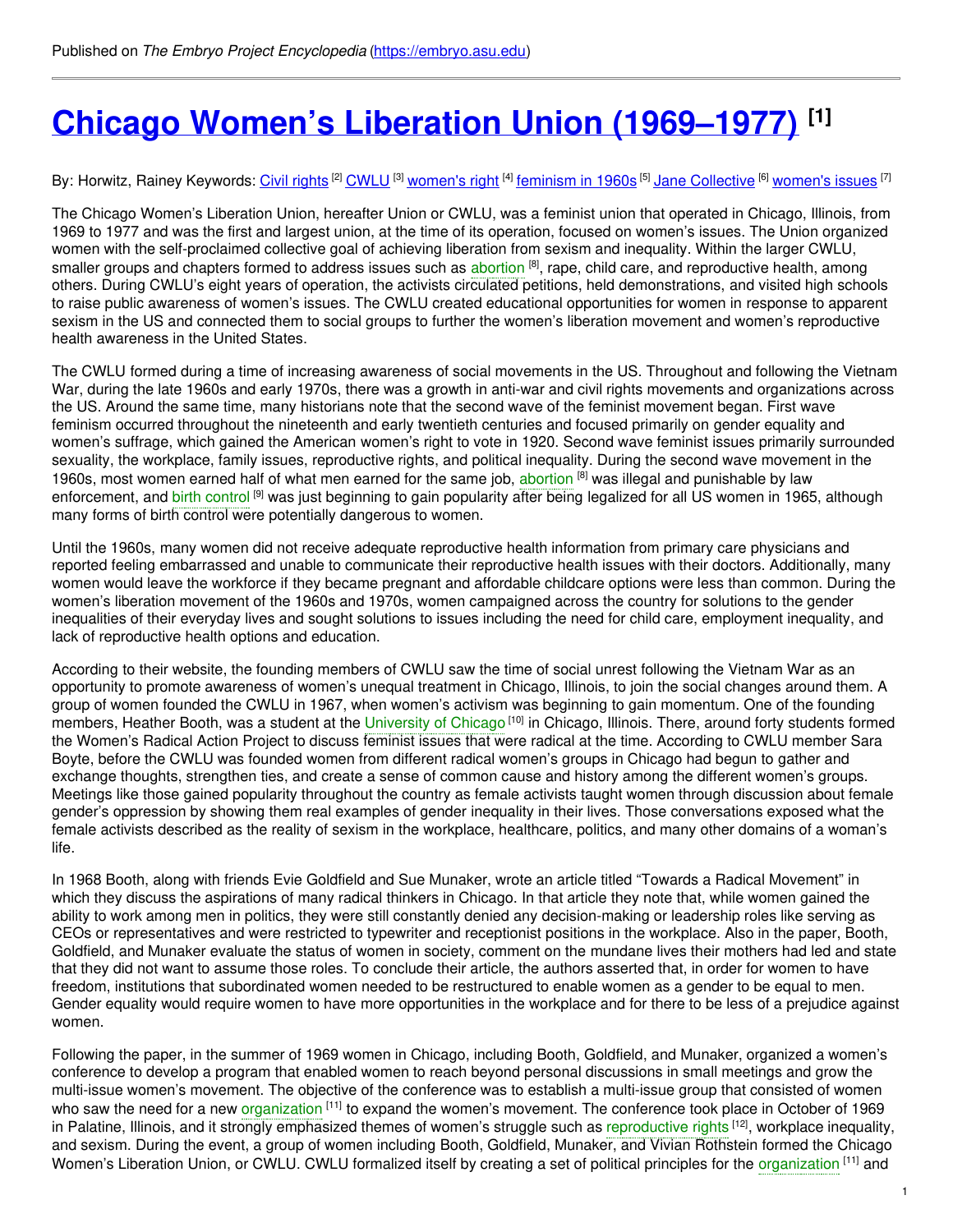initial programming and structure. Those political principles emphasized that the women's liberation movement was a part of a much larger social justice movement that represented many different people including racial minorities.

After initial formation of the Union, members created several subgroups from projects that had existed during the 1960s before the conference, unifying many separate local Chicago groups under one large umbrella [organization](https://embryo.asu.edu/search?text=organization) <sup>[11]</sup> that was the CWLU. The CWLU's objectives included reaching out to women all around Chicago and spread women's liberation issues beyond the CWLU community by handing out literature, organizing rallies and protests, and holding open meetings. Many small groups within the CWLU were based at Chicago universities or neighborhoods and focused on topics including but not limited to health care, education, service, economic and workplace justice, lesbian rights, and female prisoners. One such small neighborhood group that grew under the CWLU was the Jane Collective, a secret underground illegal [abortion](https://embryo.asu.edu/search?text=abortion) <sup>[8]</sup> and counseling service that the CWLU provided.

The Jane Collective [abortion](https://embryo.asu.edu/search?text=abortion) <sup>[8]</sup> service was the first of the established work groups to form within the CWLU. Until 1973, abortion <sup>[8]</sup> was illegal in the US and considered a form of murder punishable by imprisonment. Additionally, the [abortion](https://embryo.asu.edu/search?text=abortion) <sup>[8]</sup> providers that women could find usually had no medical training and charged expensive fees for their services, which frequently resulted in botched abortions and even death for the women undergoing the procedures. The Jane Collective operated in secret in several different apartments and provided [abortion](https://embryo.asu.edu/search?text=abortion) <sup>[8]</sup> counseling and procedures. Women volunteers for the Jane Collective had initially received training from a highly skilled doctor on specific [abortion](https://embryo.asu.edu/search?text=abortion) <sup>[8]</sup> techniques. The women eventually trained each other on [abortion](https://embryo.asu.edu/search?text=abortion) <sup>[8]</sup> techniques, although they had no formal medical training, and performed safer than average abortions without the presence of a doctor.

In addition to the Jane Collective, another early work group within the CWLU was the Liberation School for Women. The informal school was founded in the 1970s and was one of the first women's studies programs established in the US. Rothstein, one of the founders of the CWLU, also founded the Liberation School to provide women with education in feminism, politics, and skills that women did not traditionally learn about, such as auto mechanics, home repair, self-defense, and economics. The women who taught for the school also taught students about the history of women in society, something that was not regularly discussed in schools. The Liberation School provided reproductive health education to many women who had never received any education on their bodies. Women learned reproductive anatomy and also received a sex education course, which was unusual during the late 1960s. Women in CWLU taught some courses on subjects in which they were knowledgeable and, conversely, attended other courses on topics that were less familiar to them. According to historian Christine Riddiough, the school helped strengthen the bonds between the teachers themselves as well as the students and women found new purpose through teaching.

Another CWLU project was called Secret Storm. That group aimed to expand women's ability to participate in organized recreational sports teams in Chicago parks. At the time, men ran most men's organizations and discriminated against women. Secret Storm strived to promote teamwork, sportsmanship, and confidence among women and to increase female presence in sports. To do so, members held protests and petitioned Chicago parks for equal access to sports fields and teams. Secret Storm had 140 women involved in organized sports teams by 1975 and because of their efforts, women's sports became more common in Chicago parks and popular despite roadblocks from park officials and park goers.

Other work groups under the CWLU brought the arts to raise awareness about women's issues. The Women's Graphics Collective produced original silk-screen art posters that highlighted the core messages and values of the CWLU and raised awareness of the women's liberation movement across the US. Volunteers posted many of those images throughout Chicago and some even got republished in women's publications across the world. The images featured provocative messages about the inequality of males and females in the US. Some poster art promoted International Women's Day, Lesbian Pride, Working Women and they highlighted issues such as [abortion](https://embryo.asu.edu/search?text=abortion) <sup>[8]</sup>, child care, rape, and economic justice. Slogans included "Women Are Not Chicks," "Working Women Unite," and "Take Back The Night," which campaigned for women to protest rape culture and promoted women's safety at night. Other posters promoted groups and chapters within CWLU, such as the Liberation School and the Chicago Maternity Center Project. Members of the Graphics Collective met weekly to brainstorm ideas and collaborate on the art and poster content.

In addition to graphic art, the Chicago Women's Liberation Rock Band was one of the earliest-formed subgroups and raised public consciousness of the movement by spreading feministic values through rock music. According to the group's members, the group formed in response to the misogynistic tone of male rock groups during the 1960s. Songs by Chicago Women's Liberation Rock Band empowered women to think independently, challenge authority, and own their bodies and sexual lives. Some song titles included "Ain't Gonna Marry" and "Papa Don't Lay That Shit On Me."

In addition to the work groups under the CWLU, the Union also established chapters that served as political and awarenessraising discussion groups throughout the Chicago area. Chapters included the Hyde Park chapter that originated at the [University](https://embryo.asu.edu/search?text=University%20of%20Illinois) of Chicago<sup>[10]</sup>, the West Side chapter that was centralized near the University of Illinois<sup>[13]</sup> Circle Campus in Chicago, Illinois, and the Evanston chapter from the Northwestern University Campus in Chicago, Illinois. Those chapters met weekly to discuss personal experiences and share stories of female inequality in everyday lives. Topics ranged from family conflict, employment issues, reproductive health, and sexual education. Many chapters evolved into more personal friendship groups and took up different nicknames, such as the Midwives of the Revolution, Brazen Hussies, and Mrs. O'Leary. According to historian Riddiough, chapters created bonds and friendships between women that lasted longer than the eight years that CWLU was active and strengthened the women's liberation movement in Chicago.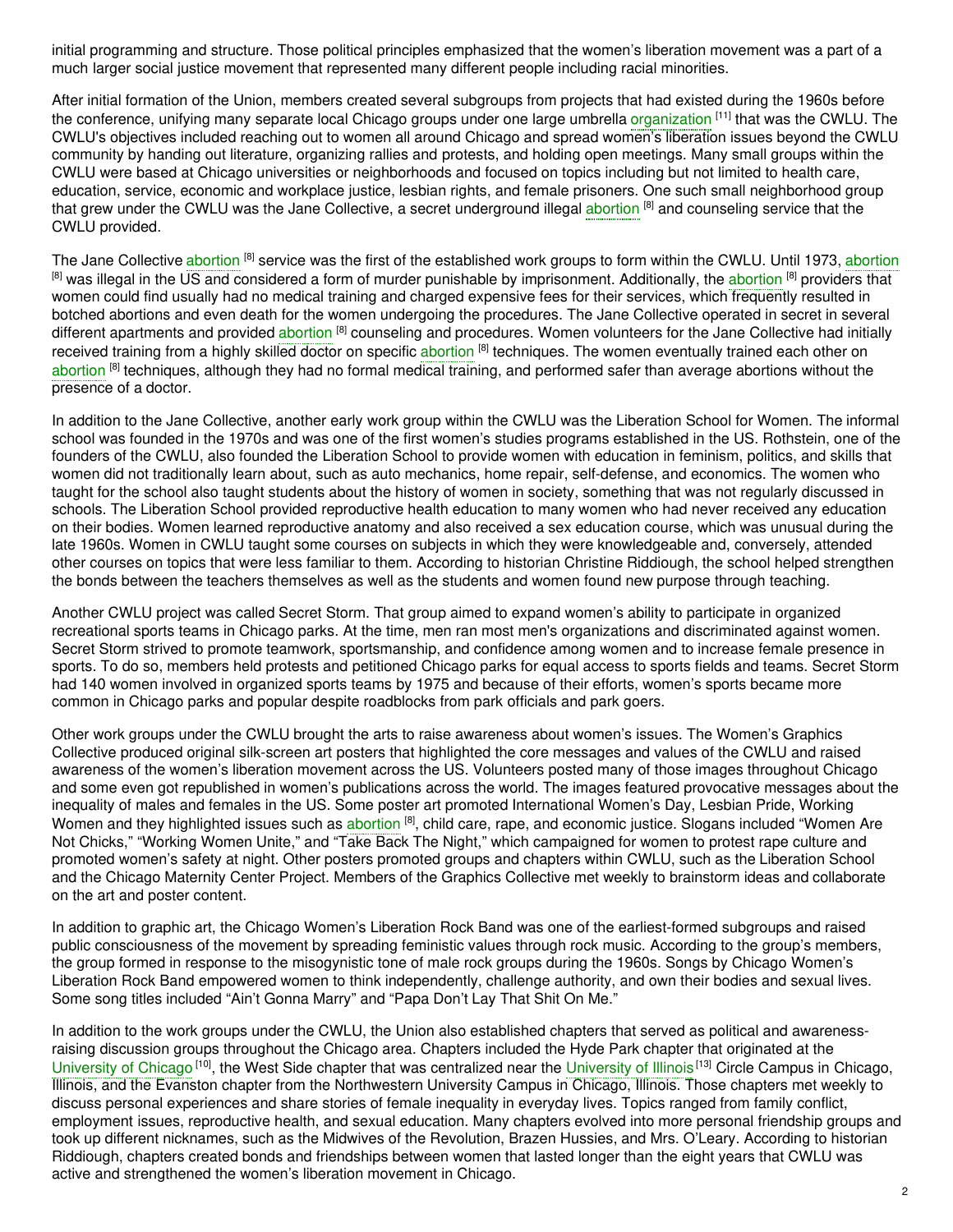CWLU held their second conference in 1971, where the activists proposed a chart that strategically described and define the work done by CWLU. That chart was eventually named the Juliet Mitchell Chart after the British feminist advocate and it highlighted the objectives of the groups and chapters. Members of the Union described a sense of camaraderie that was unique to their specific group and often referred to each other as sisters in a gender-wide struggle. One of the primary issues that the CWLU advocated for was [abortion](https://embryo.asu.edu/search?text=abortion) <sup>[8]</sup> safety and rights. In the US, abortion <sup>[8]</sup> became legal in 1973 with the Roe v. [Wade](https://embryo.asu.edu/search?text=Roe%20v.%20Wade)<sup>[14]</sup> Supreme Court decision. After eight years of operation, the CWLU disbanded in 1977. The accomplishments of the CWLU have been collected in the CWLU Herstory Project, which former members of the CWLU founded to provide historical information about the group as well as modernized teaching modules for women's studies courses in schools with lectures and recommended readings.

## **Sources**

- 1. Booth, Heather, Evi Goldfield and Sue Munaker. *Towards a Radical Movement.* Boston: New England Free Press, 1968.
- 2. *She's Beautiful When She's Angry.* Directed by Mary Dore, 2014. http: [//www.shesbeautifulwhenshesangry.com/the-film/](http://www.shesbeautifulwhenshesangry.com/the-film/)  $[15]$  (Accessed April 18, 2018).
- 3. Riddiough, Christine. "Our Band of Sisters: Building Culture and Community in the Chicago Women's Liberation Union." CWLU Herstory Project. https:/[/www.cwluherstory.org/our-band-of-sisters/](https://www.cwluherstory.org/our-band-of-sisters/) <sup>[16]</sup> (Accessed October 25, 2017).
- 4. Riddiough, Christine, Schmid, Margaret "Theory and Strategy." CWLU Herstory Project. https://www [.cwluherstory.org/theory-strategy/](https://www.cwluherstory.org/theory-strategy/) [17] (Accessed April 4, 2018).
- 5. Riddiough, Christine. "The Liberation School for Women: A case study from the second wave women's liberation movement." CWLU Herstory Project. [https://www.cwluherstory.org/teaching-modules-communicating-a-](https://www.cwluherstory.org/teaching-modules-%0A%09%09communicating-a-radical-vision/the-liberation-school-for-women) radical-vision/theliberation-school-for-women [<sup>18]</sup>(Accessed October 25, 2017).
- 6. Strobel, Margaret. "Consciousness and Action: Historical Agency in the Chicago Women's Liberation Union." *Provoking Agents: Theorizing Gender and Agency*, 1995: 52–68.

The Chicago Women's Liberation Union, hereafter Union or CWLU, was a feminist union that operated in Chicago, Illinois, from 1969 to 1977 and was the first and largest union, at the time of its operation, focused on women's issues. The Union organized women with the self-proclaimed collective goal of achieving liberation from sexism and inequality. Within the larger CWLU, smaller groups and chapters formed to address issues such as abortion, rape, child care, and reproductive health, among others. During CWLU's eight years of operation, the activists circulated petitions, held demonstrations, and visited high schools to raise public awareness of women's issues. The CWLU created educational opportunities for women in response to apparent sexism in the US and connected them to social groups to further the women's liberation movement and women's reproductive health awareness in the United States.

## **Subject**

[Women's](https://embryo.asu.edu/library-congress-subject-headings/womens-rights) rights <sup>[19]</sup> [Women--Civil](https://embryo.asu.edu/library-congress-subject-headings/women-civil-rights) rights <sup>[20]</sup> [Sexism](https://embryo.asu.edu/library-congress-subject-headings/sexism) <sup>[21]</sup> Family [planning](https://embryo.asu.edu/library-congress-subject-headings/family-planning) <sup>[22]</sup> [Feminism](https://embryo.asu.edu/library-congress-subject-headings/feminism) <sup>[23]</sup> [Emancipation](https://embryo.asu.edu/library-congress-subject-headings/womens-liberation) of women <sup>[24]</sup> Women's liberation <sup>[25]</sup> Birth [Control](https://embryo.asu.edu/medical-subject-headings/birth-control) <sup>[26]</sup> Female [Contraception](https://embryo.asu.edu/medical-subject-headings/female-contraception) <sup>[27]</sup> [Abortion,](https://embryo.asu.edu/medical-subject-headings/abortion-legal) Legal <sup>[28]</sup>

### **Topic**

[Organizations](https://embryo.asu.edu/topics/organizations)<sup>[29]</sup>

### **Publisher**

Arizona State University. School of Life Sciences. Center for Biology and Society. Embryo Project Encyclopedia.

### **Rights**

Copyright Arizona Board of Regents Licensed as Creative Commons Attribution-NonCommercial-Share Alike 3.0 Unported (CC BY-NC-SA 3.0) http://creativecommons.org/licenses/by-nc-sa/3.0/

### **Format**

[Articles](https://embryo.asu.edu/formats/articles)  $^{\rm [30]}$ 

**Last Modified** Wednesday, July 4, 2018 - 04:40

### **DC Date Accessioned**

Tuesday, July 3, 2018 - 20:50

## **DC Date Available**

Tuesday, July 3, 2018 - 20:50